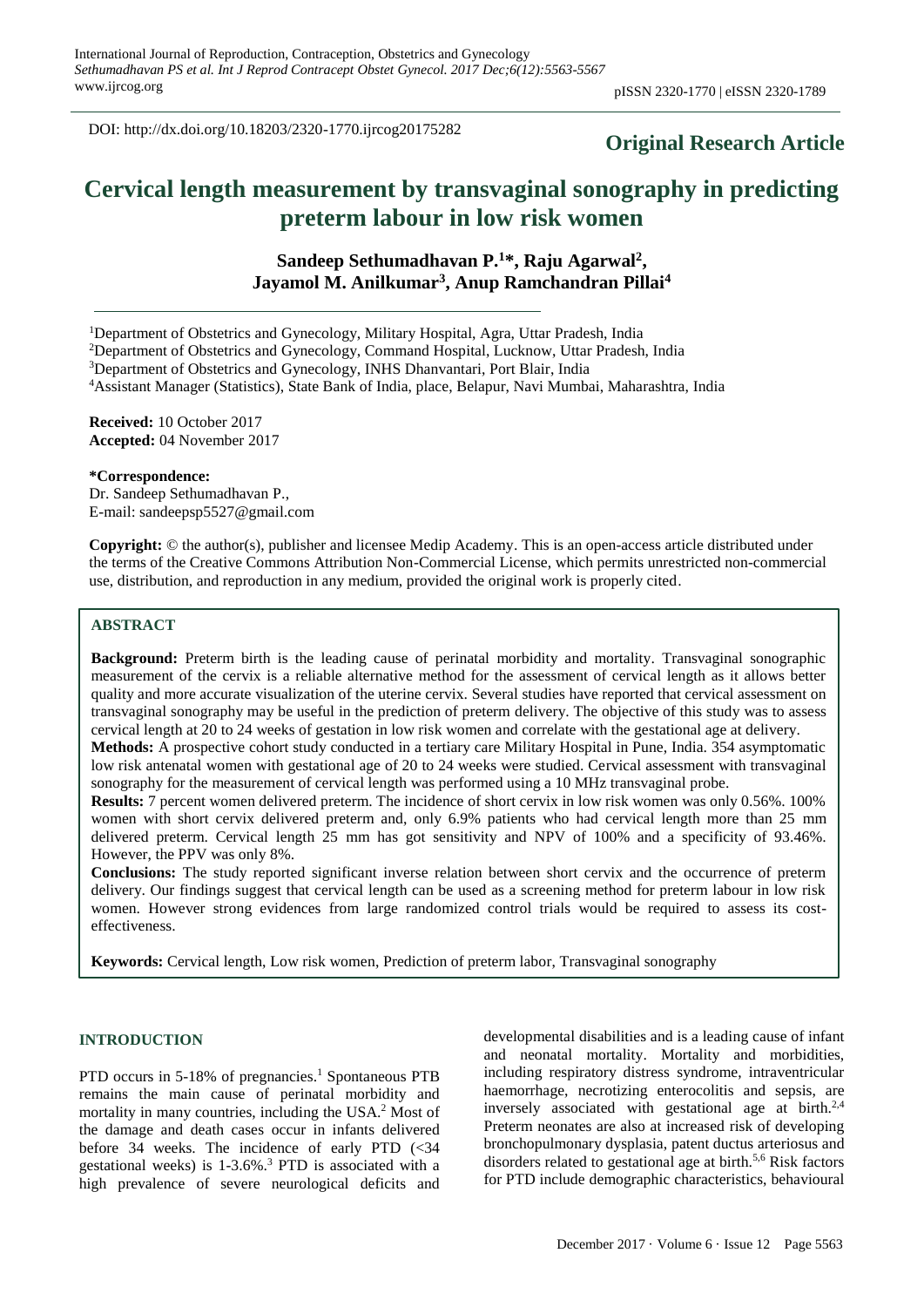factors, and aspects of obstetric history such as previous PTB. Demographic factors for PTL include black race, extremes of maternal age (<18 or >35), low socioeconomic status, and low pre-pregnancy weight. PTL and birth can be associated with stressful life situations (e.g., domestic violence, close family death, work and home environment) either indirectly by associated risk behaviours or directly by mechanisms not completely understood. Many risk factors may manifest in the same gravida.<sup>7,8</sup>

The exact mechanism of PTL is largely unknown but is believed to include decidual haemorrhage (e.g., abruption), mechanical factors such as uterine over distension (from multiple gestation or polyhydramnios), cervical incompetence (e.g., after cone biopsy), Mullerian duct abnormalities, fibroid uterus, cervical inflammation (e.g., resulting from bacterial vaginosis), maternal inflammation and fever (e.g., urinary tract infection), hormonal changes (e.g., mediated by maternal or fetal stress), and uteroplacental insufficiency (e.g., hypertension, insulin-dependent diabetes, drug abuse, smoking, alcohol consumption). Each of these underlying causes can initiate the cascade of events that ultimately lead to uterine activity and cervical dilation. Thus, a reduction in the spontaneous PTD rate may require not only accurate identification of patients at risk for PTD but also effective treatment strategies aimed at correcting the underlying causes of PTL. $^{3,7-11}$  CL measured by TVS has been shown to be an effective predictor of spontaneous PTB.12,13

The prediction of PTB has always been compromised by the lack of a reliable diagnostic test and interventions proven to delay gestation, both of which are essential for a valid screening.<sup>14</sup> Despite these limitations, screening tests for predicting PTB, such as measurement of CL, have been proposed in response to the significant personal, societal, and economic impact of PTB.<sup>15</sup> It has been our impression that some practitioners have misinterpreted CL measurement as a diagnostic tool, leading to interventions without proven benefit, such as cervical cerclage.<sup>16</sup>

CL screening in women with a history of prior PTB is recommended by the American college of obstetricians and gynaecologists.17-19 It remains controversial whether universal second trimester CL screening should be used as a strategy among women without prior PTB. Proponents of universal screening point to the results of two large randomized trials that demonstrated vaginal progesterone reduces the risk of PTB in women with a short cervix.<sup>20,21</sup> Further support is garnered by two cost effective analyses, each demonstrating universal CL screening to be a cost-effective strategy to prevent PTB. Opponents of universal CL screening point to the relative rarity of a short cervix that has been found in actual clinical care and suggest that universal screening may be cost effective only in higher risk cohorts. However, we designed our study to assess the value of CL as screening test for PTB in obstetric population who are at low risk for PTB.

## **METHODS**

This study was a prospective cohort study, carried out in a tertiary care teaching hospital of Armed Forces, India over a period of one and half years from 2015 to 2016. 354 asymptomatic patients (182 primigravidae and 178 multigravidae) attending the antenatal OPD of the hospital were included in the study. The local ethics committee approved the study protocol.

Those antenatal cases with previous history of PTD, multiple gestation in the present pregnancy, medical conditions in pregnancy like heart disease, hypertension, gestational diabetes mellitus, those conceived by the use of ART and women with any structural abnormalities of the reproductive organs were excluded from the study.

The study included all singleton pregnancies who are at low risk for PTD. 360 booked antenatal patients meeting the inclusion and exclusion criteria were studied after taking proper consent. Detailed history and examination was done. CL was measured by TVS using the 10 MHz transducer between 20-24 weeks period of gestation.

The women were asked to empty their bladder and examination was carried out in dorsal lithotomy position. The TVS probe covered with sterile condom was inserted in the anterior fornix of the vagina until an adequate sagittal image of the cervix is visualized. The external os is identified by its triangular echo density and internal os by its 'V' shaped appearance. The distance between the two is taken as CL. An adequate image for the measurement of CL was defined as the visualization of the internal os, external os and endocervical canal with at least 75% of the image occupying the screen. The CL was measured in millimeters and the measurements were taken twice. The mean of two measurements is taken as the CL for that patient.

## **RESULTS**

A total of 442 antenatal patients were recruited in the study group after having met the inclusion/exclusion criteria and underwent CL screening between 20-24 weeks period of gestation. 37 women did not deliver at the study site and were lost to follow up. 51 patients have been excluded from the study as they have been electively terminated because of obstetrical reasons:

- Hypertensive disorders: 28
- GDM: 14
- Intrauterine growth restriction: 8
- Still birth:1

Of the 354 women with known CL and gestational age at delivery, 25 (7.06%) delivered at less than 37weeks period of gestation. 21 had spontaneous onset of PTL,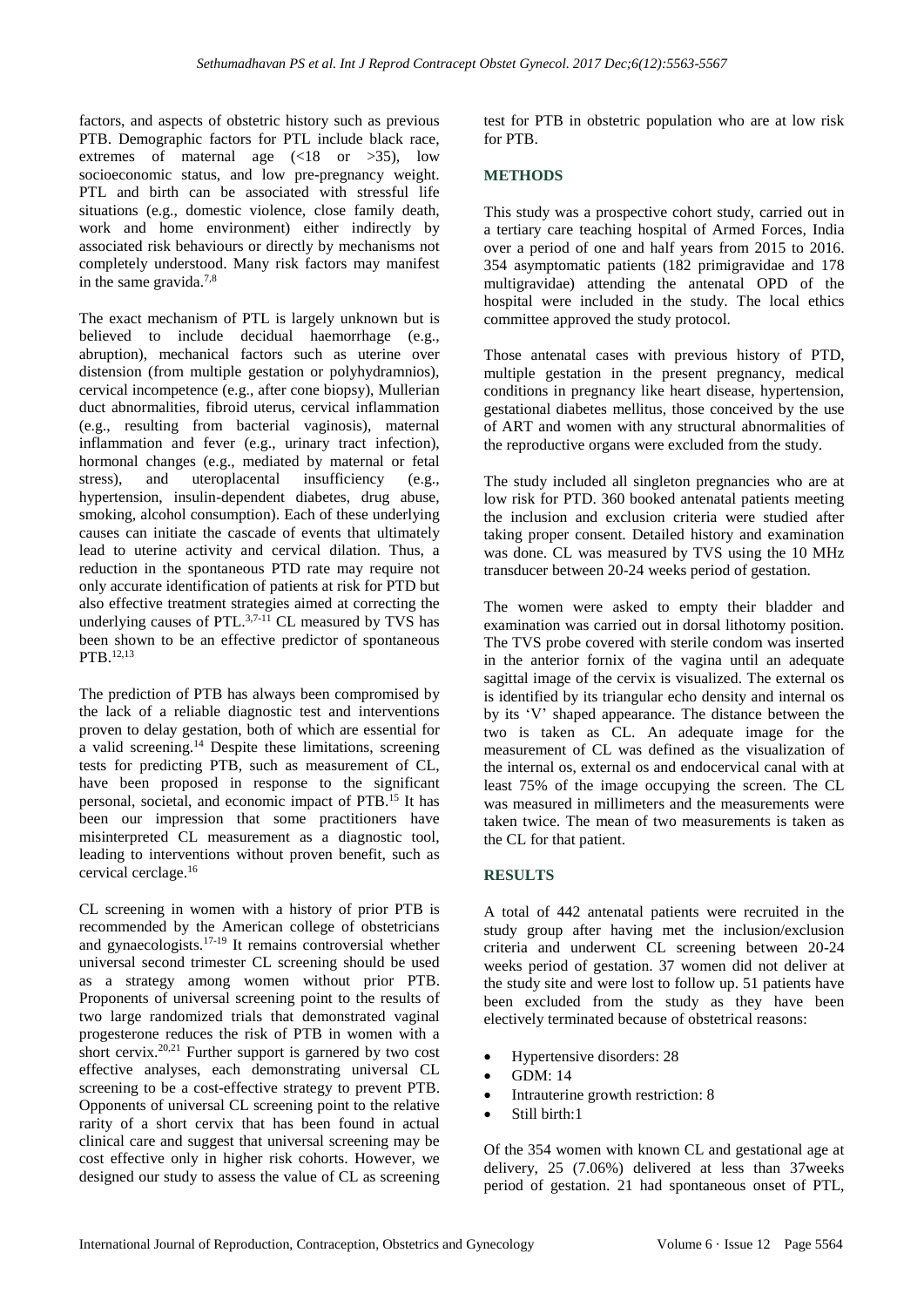and 4 had preterm premature rupture of membranes (PPROM). Optimal cut off values of CL for PTL have varied in various studies ranging from 18 to 30 mm, however we took 25 mm as the cut off for CL which was measured between 20-24 weeks.



**Figure 1: Pie diagram showing age wise distribution of cases in the study group.**

Figure 1 shows the age distribution of patients who had undergone evaluation. 53.5% patients were in the age group of 21-25 years. Mean value of CL in pregnant women at 20-24 weeks of gestation in our study was 3.4 cm.

**Table 1: CL as a predictor of PTD in study group.**

| <b>Delivery status</b> | $\mathbf{CL}(mm)$ |     | <b>Total</b> |  |
|------------------------|-------------------|-----|--------------|--|
|                        | < 25              | >25 |              |  |
| Preterm                |                   | 23  | 25           |  |
| Term                   |                   | 329 | 329          |  |
| Total                  |                   | 352 |              |  |

Table 1 shows the correlation of CL with PTD. 100% women with CL <25 mm delivered preterm, however only 6.9% women with CL  $\geq$ 25 mm delivered preterm, making the relationship of short cervix to PTD statistically significant (P value - 0.0069). The CL for predicting PTD had a sensitivity of 100% as 2 of the patients who had CL less than 25 mm delivered preterm. Out of the 352 patients who had CL of more than 25 mm, 329 delivered at term, making the specificity of the test as 93.46%. Out of the 25 patients who had PTD, only 2 had CL less than 25 mm. That is the reason why we have got a low PPV of 8%. All 329 patients who delivered at term had CL more than 25 mm, leading to a very high NPV of 100%. Table 2 shows that, the 2 patients, whose CL was less than 25 mm, both had a late PTD. So, the role of prophylactic corticosteroids for fetal lung maturity in those who screen positive is debatable as per the present study. When correlation between CL and occurrence of PTD was analyzed from our data the point biserial correlation coefficient obtained was = -0.33727. This shows that there is fair amount of negative correlation between CL and the occurrence of PTB.

#### **Table 2: CL in patients who had late PTD.**

|              |           | CL        | Late PTD |
|--------------|-----------|-----------|----------|
|              |           | < 2.5     | 2        |
| Late         | $CL$ (cm) | $2.5 - 3$ |          |
| pre-<br>term |           | $3 - 3.5$ | 6        |
|              |           | $3.5 - 4$ | 8        |
| 34-37        | Total     |           | 23       |
| (weeks)      |           |           |          |

We have used the data of 354 patients and applied logistic regression analysis to find variables that are significant ( $P < 0.05$ ) for creating a model which can help in prediction of PTD (Table 3).

| <b>Model terms</b> | <b>Point estimate</b> |             |                  | Confidence interval and p-value for beta |                |           |
|--------------------|-----------------------|-------------|------------------|------------------------------------------|----------------|-----------|
|                    | <b>Type</b>           | <b>Beta</b> | <b>SE</b> (beta) | 95% CI                                   |                | p-value   |
|                    |                       |             |                  | Lower                                    | <b>Upper</b>   |           |
| % constant         | <b>MLE</b>            | 4.55        | 2.148576116      | 1.338968055                              | 9.761231669    | 0.00979   |
| Gestational age    | MLE                   | 0.000134    | 0.073215551      | $-0.277447152$                           | 0.009552534    | 0.047326  |
| Parity             | <b>MLE</b>            | $-0.122$    | 0.361033537      | $-0.829699741$                           | 0.585525722    | 0.7352426 |
| CL                 | <b>MLE</b>            | $-1.393$    | 0.433363012      | $-2.242836159$                           | $-0.544084365$ | 0.0013024 |

## **Table 3: Logistic regression analysis of variables.**

We have considered the available variables like parity, gestational age, and CL and fitted a logistic regression model where the outcome is the occurrence of a PTD.

Using the significant terms we have created a logistic model which can help us to predict the probability of observing a PTB when the Gestational age and CL are known. The prediction model is as follows:

 $P = 1/[1+\exp\{- (4.55 + 0.000134 \times X1 - 1.393 \times X2) \}]$ 

where; P: Probability of occurrence of a PTD, X1: Gestational age in days, X2: CL in centimetre

Table 4 shows the probability of occurrence of a PTB with respect to different CLs at a gestational age of 20 weeks which is calculated using the prediction model.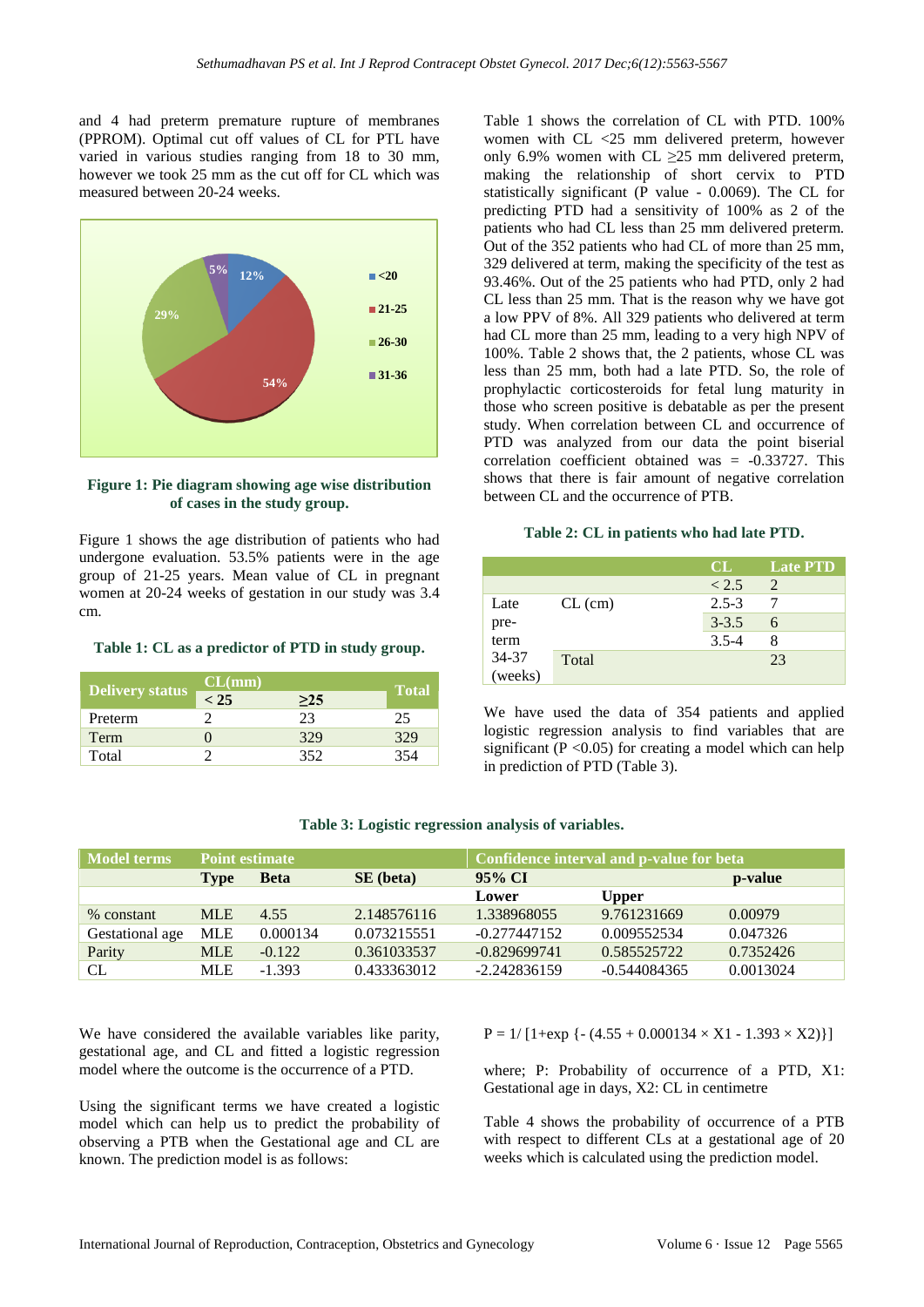| <b>Gestational age</b> | CL (X2) cm | P (occurrence of |
|------------------------|------------|------------------|
| $(X1/7)$ weeks         |            | pre-term birth)  |
| 20                     | 1.5        | 0.922675018      |
| 20                     | 1.6        | 0.912132879      |
| 20                     | 1.7        | 0.900308763      |
| 20                     | 1.8        | 0.887090461      |
| 20                     | 1.9        | 0.872367974      |
| 20                     | 2          | 0.856037336      |
| 20                     | 2.1        | 0.838005191      |
| 20                     | 2.2        | 0.818194106      |
| 20                     | 2.3        | 0.79654844       |
| 20                     | 2.4        | 0.773040526      |
| 20                     | 2.5        | 0.747676801      |
| 20                     | 2.6        | 0.720503399      |
| 20                     | 2.7        | 0.69161064       |
| 20                     | 2.8        | 0.661135839      |
| 20                     | 2.9        | 0.629263845      |
| 20                     | 3          | 0.596224923      |

## **Table 4: Probability of occurrence of PTB with respect to CL.**

## **DISCUSSION**

CL is the most reproducible and valid variable for TVS cervical assessment in prediction of PTB.<sup>22</sup> The addition of funneling does not improve the prediction based on CL alone. In the study by Vendittelli F, it was seen that funneling  $(5 \text{ mm})$  was not found to be predictive of PTL but CL was significantly predictive.<sup>23</sup> In the present study we had not incorporated dynamic studies of CL for similar reasons.

We observed a sensitivity of 100% and specificity of 93.46%. Similar results were also obtained by Shi CY et  $al.<sup>24</sup>$  who observed 100% sensitivity with a CL of 26 mm as the cut off to predict the PTD among women with threatened PTL. They concluded after studying women treated for PTD, that a CL of less than 26 mm was a strong predictor of PTD, and intensive management is required.

The threshold for CL used in the present study was 25 mm. However, various researchers have used different cut off values ranging from 18 mm to 30 mm. Hincz P used two important thresholds: 20 mm and 31 mm.<sup>25</sup> In his analysis the functional canal length  $\lt$  or  $= 20$  mm had sensitivity of 57.1%, specificity of 92.6%, PPV of 61.5% and NPV of 91.3%. With cut off value as 31 mm, the sensitivity was 100% with specificity of 47.1% and PPV of 28% with NPV of 100%.

Pooled data suggests a cut off 30 mm to have sufficient sensitivity between 70-100% and would identify women who will deliver preterm. CL >30 mm had NPV close to 100% for PTD. A cut off of 20 mm has the best positive predictive value  $(70\%)$ .<sup>26</sup> With a value of 25 mm we observed a good negative predictive value and high specificity as 329 of the 354 women with  $CL > 25$  mm delivered at term.

Davies et al, in a Canadian, prospective, blinded observational trial of 964 women in the general obstetrical population, found a sensitivity of 57% and a specificity of 82% for PTB, using a 30-mm cut-off at 24 to 28 weeks.<sup>27</sup> The positive predictive value for PTB was only 4.5%. We have also got a low positive predictive value of 8% as our study was also done in a low risk obstetrical population.

The ultrasound of the uterine cervix during pregnancy has been a focus of research and it has been established that the TVS of the cervix is superior to digital examination. It can detect shortening of the cervical canal before it becomes evident with manual examination. CL is the most reproducible and valid variable for cervical assessment in prediction of PTB. The addition of funneling does not improve the prediction based on CL alone. Optimal cut off lengths for prediction has also varied. However, most studies have used 25 mm as the cut off for CL.

The major strength of this study is that, we limited our analysis to singleton pregnancies at low risk for PTD by excluding all high-risk cases. Also, almost all patients in our prospective study were having similar socioeconomic status and education. Several important limitations must be considered when interpreting the results of the present study. Firstly, it was a single centre study. Secondly, the number of short cervix cases were only two. Thirdly, we cannot exclude the possibility of the confounding from other unmeasured covariates.

## **CONCLUSION**

Present findings confirm those of previous studies that have found an inverse relation between the length of the cervix, as measured by TVS during pregnancy, and the frequency of PTD. It shows that there is fair amount of negative correlation between CL and the occurrence of PTB. Which means that as the CL increases the chance of PTB decreases. The shorter the cervix, the greater the likelihood of PTD. However, the CL has got a poor positive predictive value (8.0%) in the presnt study.

The incidence of short cervix in the low risk group was very less (0.56%). From the present data, short cervix is a good predictor of PTB and can be used as a screening method for prediction of PTL.

But as the incidence of short cervix is very less in low risk obstetric population, further large multicentric studies including cost-effectiveness studies are needed to consider universal CL screening in low risk women.

*Funding: No funding sources Conflict of interest: None declared*